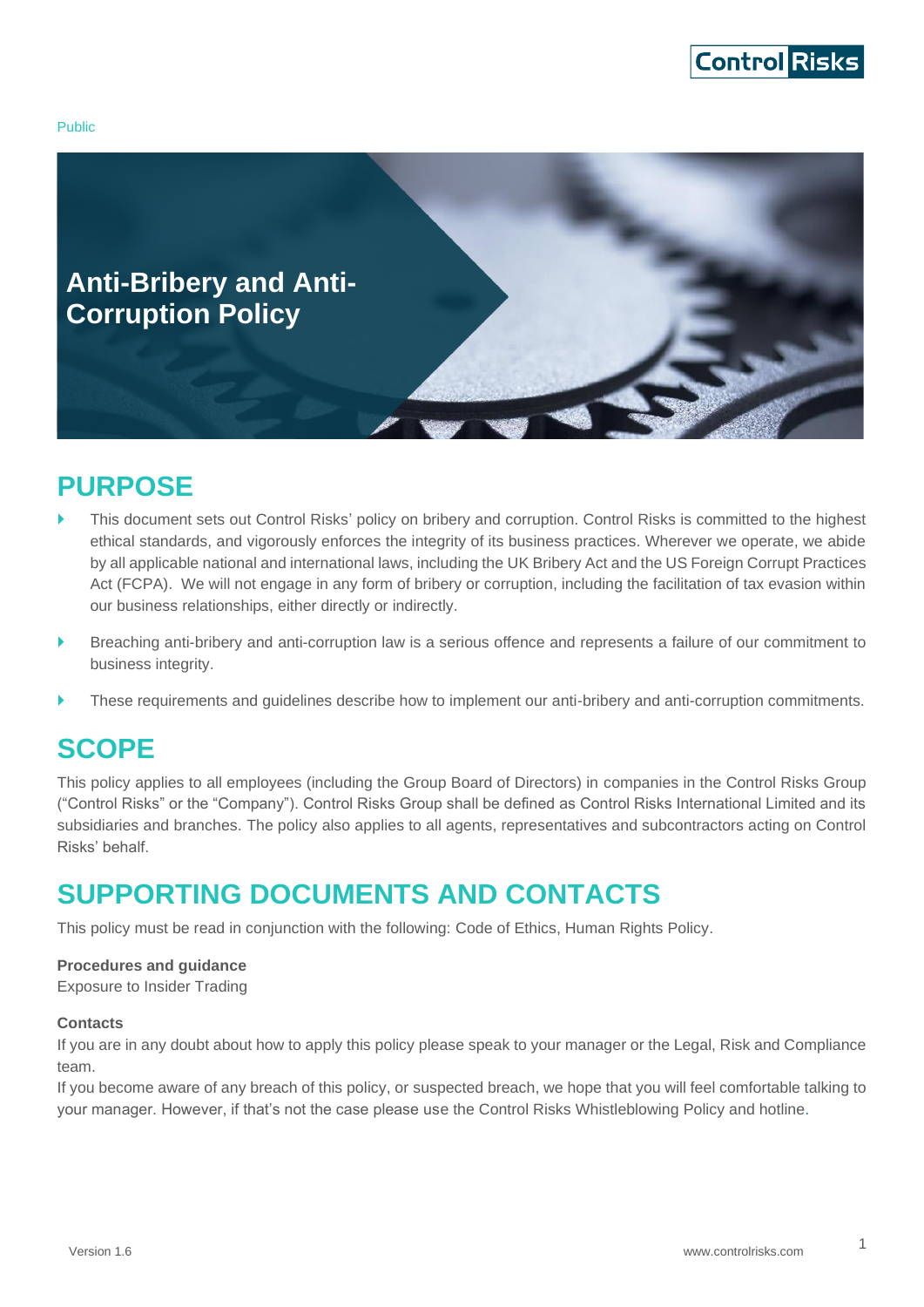# **CONTENTS**

| PURPOSE                                                                                                                                                                                                                                                                                                                                                                                                   | 1                                                                                                                      |  |
|-----------------------------------------------------------------------------------------------------------------------------------------------------------------------------------------------------------------------------------------------------------------------------------------------------------------------------------------------------------------------------------------------------------|------------------------------------------------------------------------------------------------------------------------|--|
| $\blacktriangleright$ SCOPE                                                                                                                                                                                                                                                                                                                                                                               | 1                                                                                                                      |  |
| SUPPORTING DOCUMENTS AND CONTACTS                                                                                                                                                                                                                                                                                                                                                                         | 1                                                                                                                      |  |
| 1. DEFINITIONS                                                                                                                                                                                                                                                                                                                                                                                            | 3                                                                                                                      |  |
| 2. POLICY REQUIREMENTS<br>2.1 Introduction<br>2.2 Bribes and kickbacks<br>2.3 Facilitation payments<br>2.4 Public officials<br>2.5 Gifts, hospitality and expenses<br>2.6 Personal conflicts of interest<br>2.7 Charitable donations<br>2.8 Political activities<br>2.9 Business relationships<br>2.10 Client and project risk assessment<br>2.11 Monitoring<br>2.12 Accounts and audits<br>2.13 Training | 3<br>3<br>$\overline{4}$<br>$\overline{4}$<br>$\overline{4}$<br>5<br>6<br>6<br>6<br>$\overline{7}$<br>8<br>8<br>8<br>8 |  |
| 3. AUTHORITY AND RESPONSIBILITY<br>3.1 All Control Risks employees<br>3.2 Office/Department Heads<br>3.3 Regional CEOs                                                                                                                                                                                                                                                                                    | 8<br>8<br>$\mathcal{G}$<br>9                                                                                           |  |
| Annex A: Sample register of Gifts and Hospitality                                                                                                                                                                                                                                                                                                                                                         | 10                                                                                                                     |  |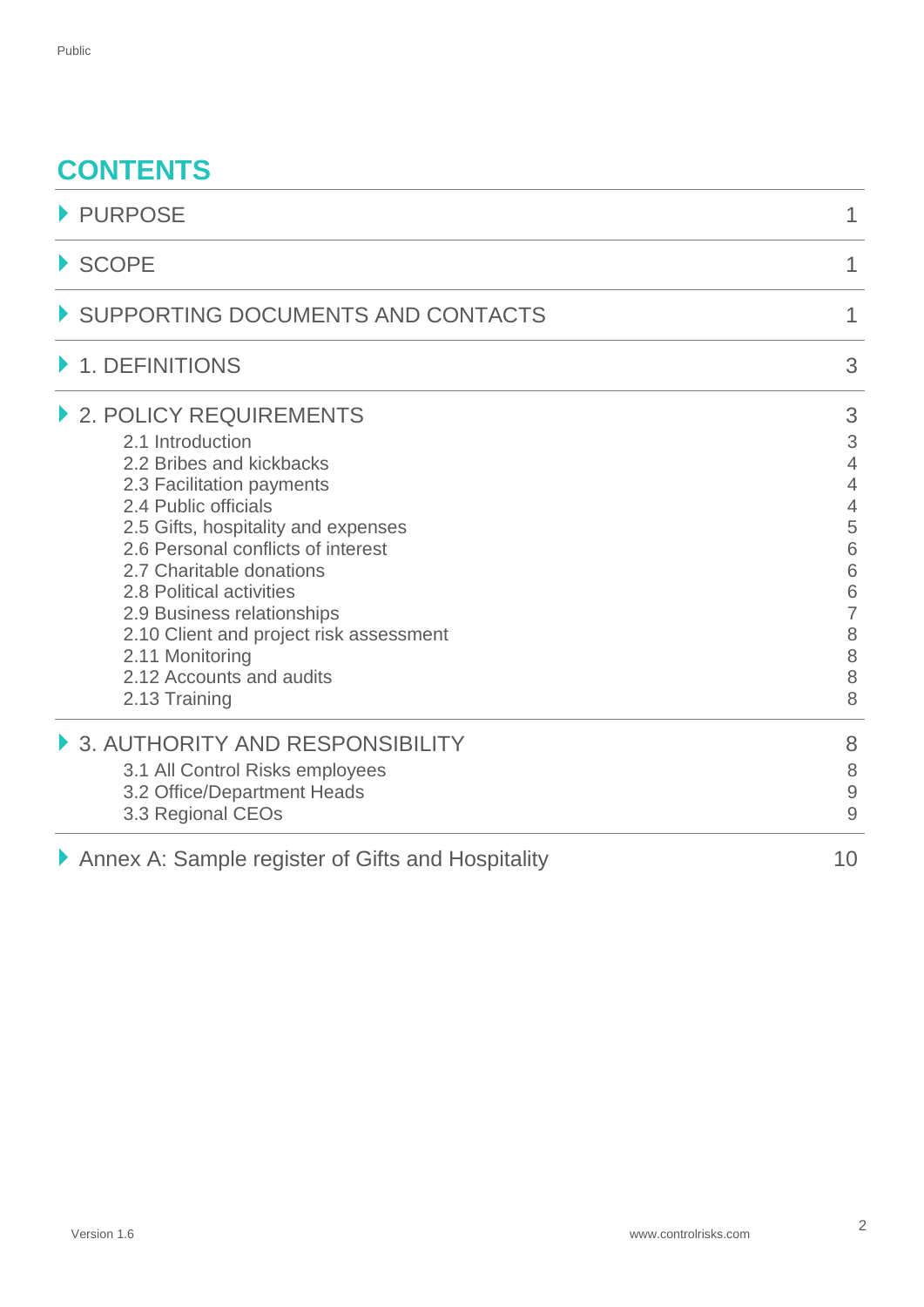# <span id="page-2-0"></span>**1. DEFINITIONS**

| Table 1: Definition                               |                                                                                                                                                                                                                                                                                                                                                                                                                                                                                                                                  |
|---------------------------------------------------|----------------------------------------------------------------------------------------------------------------------------------------------------------------------------------------------------------------------------------------------------------------------------------------------------------------------------------------------------------------------------------------------------------------------------------------------------------------------------------------------------------------------------------|
| Anything of value                                 | Anything of value refers to a bribe in money or in kind, or some other favour (such<br>as an offer of employment to a relative of the person being bribed). It refers to<br>something of sufficient quality/size to potentially induce improper performance,<br>regardless of financial value.                                                                                                                                                                                                                                   |
| <b>Bribery</b>                                    | Bribery, in broad terms, is offering or receiving of undue reward or anything of value<br>to secure an advantage, financial or otherwise, to which we are not entitled. It will<br>involve the receiver in the improper performance of a personal, company or official<br>responsibility.                                                                                                                                                                                                                                        |
| <b>Business integrity</b>                         | Business integrity involves the application of the Company's core values. The<br>opposite of integrity is dishonest behaviour, including corruption, that could<br>undermine Control Risks' reputation for fair dealing.                                                                                                                                                                                                                                                                                                         |
| Corruption                                        | Corruption can include graft, bribery, facilitation payments or other forms of improper<br>business practice. It has the same attributes as Bribery. It can be summarised as<br>"the misuse of entrusted power or office, whether in the public or the private sector,<br>for private gain".                                                                                                                                                                                                                                     |
| <b>Facilitation payments</b>                      | Facilitation payments are small bribes to officials with a view to speeding up routine<br>governmental transactions to which the payer is already entitled. Examples include<br>payments to speed up customs clearances and extra fees to officials in their personal<br>capacities in order to secure utility connections.                                                                                                                                                                                                      |
| <b>Gifts and Hospitality</b>                      | This refers to any form of gift, hospitality, reward, benefit or other incentive that is<br>received or offered.                                                                                                                                                                                                                                                                                                                                                                                                                 |
| <b>Insider Trading</b>                            | Insider Trading is the buying or selling of a security whilst in possession of material<br>non-public information (MNPI). A security is any tradable financial asset.<br>MNPI is information that has not been disclosed to the marketplace (it is non-public)<br>and that would be considered relevant (material) to an investor, or prospective<br>investor, in the security. If the information is likely to make the stock price move up<br>or down, or effect the yield or price of a fixed income security it is material. |
| Kickbacks                                         | Kickbacks arise when third parties pay part of their fees to the individuals who give<br>them a contract or some other business advantage.                                                                                                                                                                                                                                                                                                                                                                                       |
| Office/Department Head                            | Head of Office or Country Manager; Regional Head of Department                                                                                                                                                                                                                                                                                                                                                                                                                                                                   |
| <b>UK Bribery Act</b>                             | The UK Bribery Act applies to Control Risks and its employees everywhere in the<br>world, whether they are UK nationals or not. Control Risks complies with all its<br>requirements.                                                                                                                                                                                                                                                                                                                                             |
| <b>US Foreign Corrupt Practices</b><br>Act (FCPA) | The FCPA also has extraterritorial reach: it applies to US nationals and companies,<br>and in many cases to non-US companies as well. Control Risks complies fully with<br>its requirements.                                                                                                                                                                                                                                                                                                                                     |

# <span id="page-2-1"></span>**2. POLICY REQUIREMENTS**

## <span id="page-2-2"></span>**2.1 Introduction**

This policy is endorsed by the Group Board of Directors. In applying the policy, Control Risks employees are expected to use their judgement not just to avoid malpractice but to promote good practice.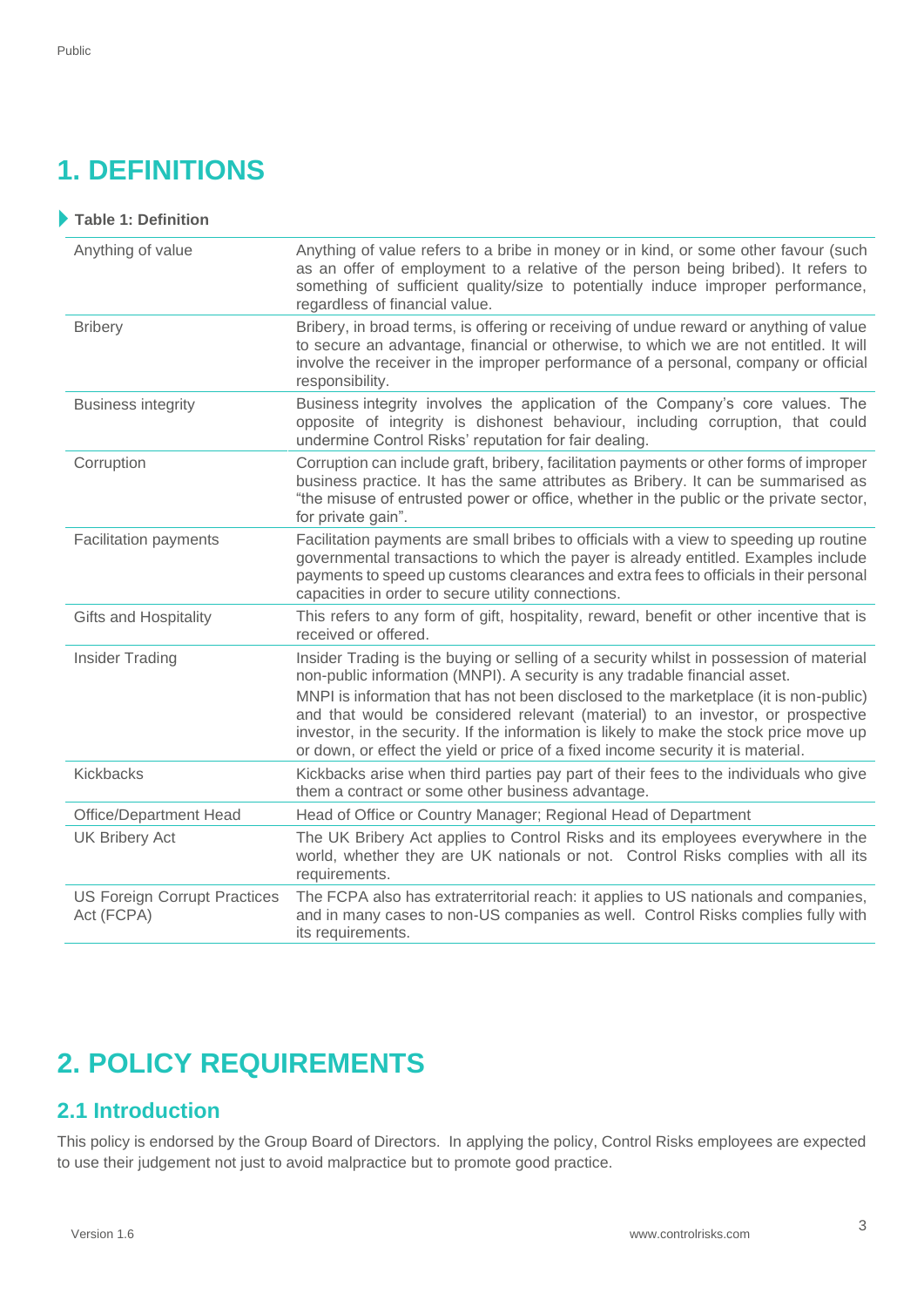Control Risks will not criticise or penalise employees for any loss of business resulting from adherence to these principles. Similarly, we will not penalise employees who report concerns in good faith even if on closer investigation these turn out to be unfounded.

#### <span id="page-3-0"></span>**2.2 Bribes and kickbacks**

The Company prohibits employees from engaging in acts of corruption, and from paying bribes or kickbacks to—or accepting bribes or kickbacks from—public officials and private individuals such as the personnel of companies with which we do business.

A typical example of indirect bribery would be a case where a company employs a commercial agent to help it win a government contract. The agent is paid by commission, and part of that commission is passed on to a government official. The Company does not tolerate such practices in any form.

It is the responsibility of all employees who engage the services of subcontractors, external consultants, suppliers or advisers to ensure that such individuals are made aware of the Company's Anti-Bribery and Anti-Corruption policy at the outset of the relationship and on a regular basis thereafter.

#### <span id="page-3-1"></span>**2.3 Facilitation payments**

The Company and its employees will not make facilitation payments (small bribes to speed up routine official transactions) even if such payments are local practice or custom. The Company accepts that refusal to make illicit payments may lead to delays, for example in the processing of government papers, and that such delays may have an adverse commercial impact on our business.

If Company employees encounter a demand for a facilitation payment, or think they are likely to do so, they should report the situation to their line manager without delay. Line managers will then ensure that the Regional CEO is informed at the earliest possible opportunity.

The Company recognises that demands for facilitation payments are often backed by a form of extortion and that in exceptional circumstances resistance may not be feasible. An extreme example would be a demand for payment to secure an emergency admission into hospital. In such circumstances, the Company accepts that employees will need to use their best judgement. Employees must report any incident where they feel forced to make a facilitation payment to their line manager at the earliest opportunity. The Company will support employees who find themselves placed in exceptional situations, provided that the employee has provided absolute transparency as to the circumstances surrounding a payment shortly after the incident has occurred.

## <span id="page-3-2"></span>**2.4 Public officials**

Bribing or corrupting a public official is a serious offence, can carry severe penalties and can cause significant reputational damage. Control Risks takes special care to comply rigorously with laws prohibiting bribery of public officials. In particular, the company will not offer anything of value to a public official in order to influence an official decision.

Detailed guidelines on offering – or receiving - Gifts and Hospitality is given below (section 2.5) and this shall apply to public officials, including employees of state-owned enterprises.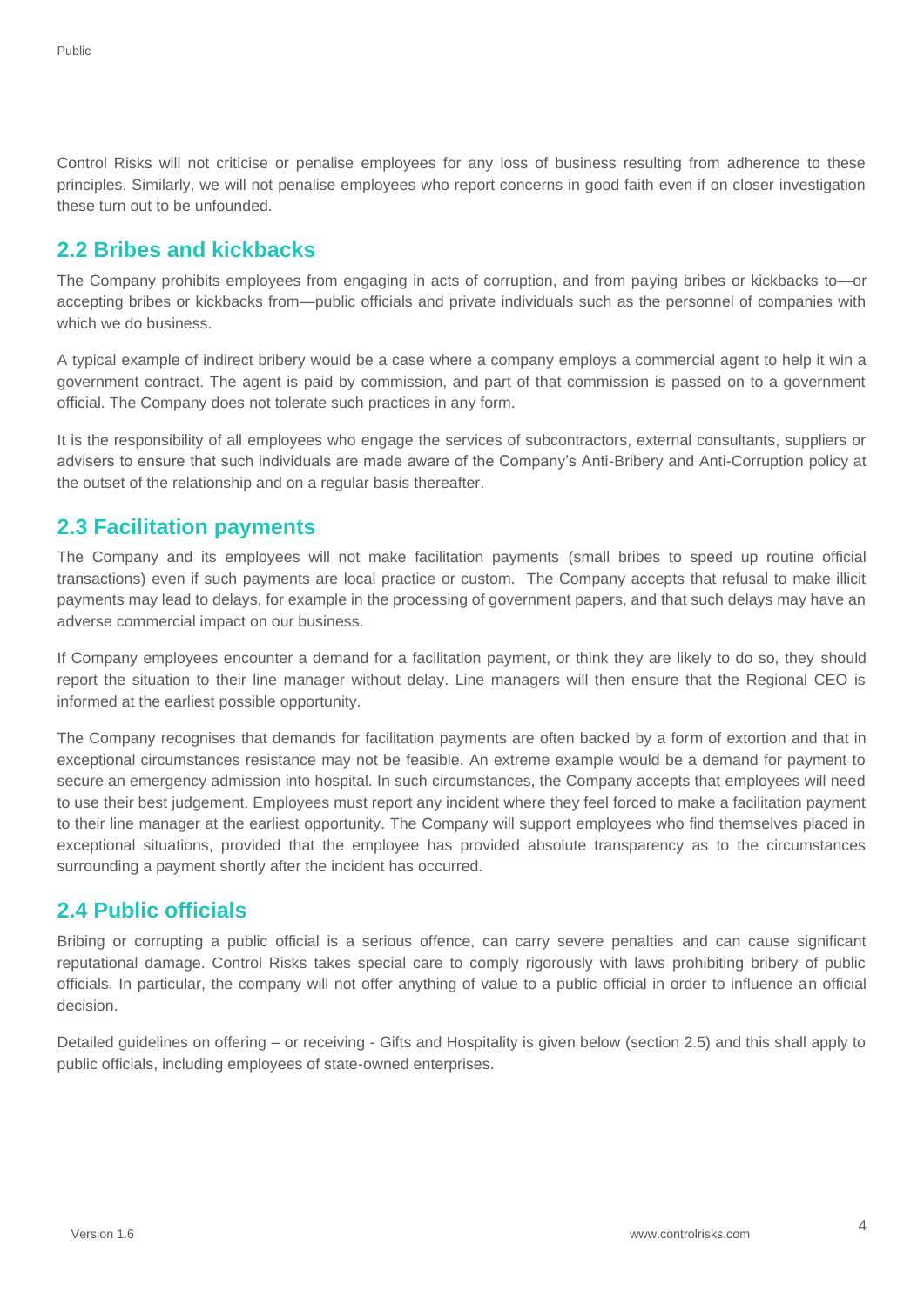### <span id="page-4-0"></span>**2.5 Gifts, hospitality and expenses**

Employees are forbidden to offer - or accept - Gifts and Hospitality that could affect the impartiality of the giver or receiver, influence a business decision or lead to the improper performance of an official duty. Similarly, they may not offer or accept donations in cash or cash-equivalents such as vouchers.

Company employees may offer and accept reasonable and proportionate Gifts and Hospitality, such as dinner, theatre parties or sporting events. In determining what is 'reasonable and proportionate', employees should consider the value of the Gifts and Hospitality (see below), as well as the frequency with which the same or similar Gifts and Hospitality are offered. In all cases they must ensure that the Gifts and Hospitality:

- are being given as an expression of goodwill and not in expectation of a return favour (a gift designed to secure a return favour could be seen as a bribe);
- are commensurate with generally accepted standards for hospitality, taking into account the norms for the industry/professional sector in which it is offered;
- are being provided openly and transparently, and is of a nature that will not cause the Company embarrassment if publicly reported;
- complies with local laws and regulations, including the recipient's own rules (bearing in mind that government rules on offering and receiving Gifts and Hospitality are often particularly tight);
- meet the value limits set by the Company and has all required approvals.

In cases of uncertainty, employees must seek advice from their line managers or senior colleagues.

Spouses or partners may be included in an invitation to, for example, a sporting event or dinner, where this does not create or give the appearance of an inducement.

#### **Approvals**

Employees must seek prior approval for Gifts and Hospitality offered – or received - prior to final acceptance, as in table 2 below. Note that in the case of public officials, management approval is required for *any* Gift and even modest Hospitality. Values refer to the actual value or notional value in USD (or equivalent) and, in the case of hospitality, to the value per head:

|  |  |  | Table 2: Approval for offering or receiving Gifts and Hospitality |  |
|--|--|--|-------------------------------------------------------------------|--|
|--|--|--|-------------------------------------------------------------------|--|

| <b>Approval from</b>   | <b>USD (or equivalent)</b> | Value of Gifts and Hospitality in Value of Gifts and Hospitality in<br>USD (or equivalent) with public<br><b>officials</b> |
|------------------------|----------------------------|----------------------------------------------------------------------------------------------------------------------------|
| Office/Department Head | $125 - 250$                | Gifts $0 - 250$ ; Hospitality $40 - 250$                                                                                   |
| Regional CEO           | Up to $625$                | Up to $625^*$                                                                                                              |
| Group CEO              | Up to 1250                 | Up to $1250^*$                                                                                                             |

\* In practice, it is unlikely that the exchange of Gifts or Hospitality to this value with public officials would be approved.

In deciding whether to approve Gifts and Hospitality, managers must consider the circumstances as well as the financial amounts. Even a low-value gift may be inappropriate if, for example, the recipient is about to decide whether to award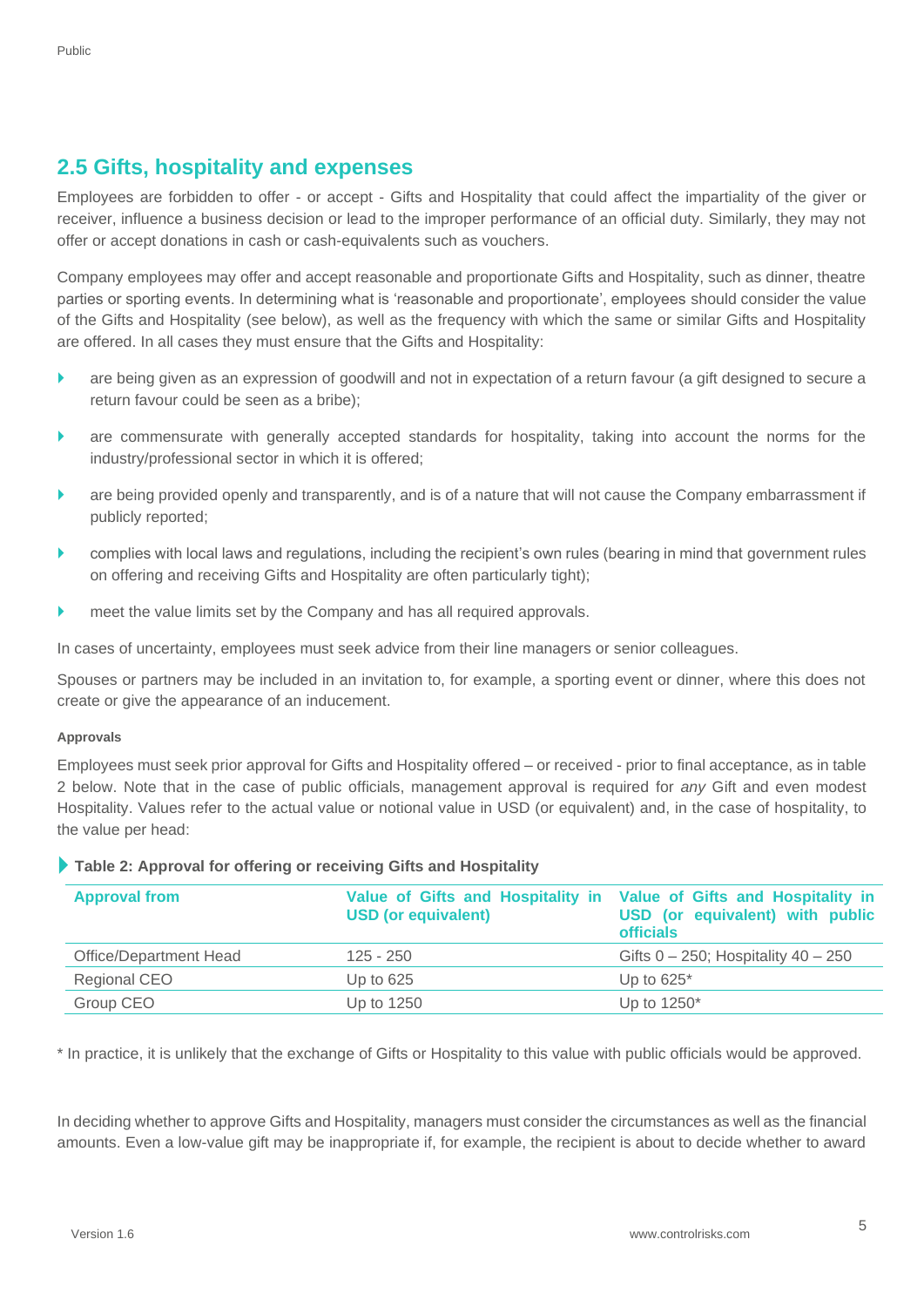a contract to the Company. Those employees with approval responsibilities may consult the Ethics Committee at their discretion.

All approvals must be given in writing. Records of Gifts and Hospitality received – or offered - which require approval must be recorded in an office or department log (see Annex A for a sample register). The logs will be open to inspection from the company auditor.

If prior approval cannot be realistically obtained before the initial acceptance of Gifts and Hospitality, the employee must report and seek retrospective approval, or otherwise, at the required level as soon as possible after initial acceptance.

If employees with approval responsibilities themselves receive or offer Gifts and Hospitality with a value of more than USD125 they must obtain approval from their own line managers.

#### <span id="page-5-0"></span>**2.6 Personal conflicts of interest**

Employees must avoid situations or transactions in which their personal interests could conflict—or be seen to be in conflict—with the interests of the Company. This includes: acting on any client information gained through their employment with the Company for personal gain; passing such information to a third party; or acting in any way that could be construed as Insider Trading.

Conflicts of interest can arise if individuals have a personal interest in business dealings involving the Company. Personal interest can be direct or indirect, and refers not only to personal interests but to those of family members and friends. If there is a potential for conflict, the interests of the Company must take priority.

Employees must disclose any personal conflict of interest or perceived conflict to their line manager. For company conflicts of interest see Conflicts of Interest policy.

#### <span id="page-5-1"></span>**2.7 Charitable donations**

As part of its corporate citizenship activities set out in the Charity and Volunteering policy, the Company may support local charities or provide sponsorship, for example, to sporting or cultural events. Any such sponsorship must be transparent and properly documented. The Company will only provide donations to organisations that serve a legitimate public purpose, and which are themselves subject to high standards of transparency and accountability. Appropriate due diligence must be conducted on the proposed recipient charity to confirm that it meets these requirements.

#### <span id="page-5-2"></span>**2.8 Political activities**

The Company has a policy of strict political neutrality; it does not make donations to any political parties, organisations, or individuals engaged in politics. The Company will co-operate with governments and other official bodies in the development of policy and legislation that may affect its legitimate business interests, or where it has specialist expertise.

Control Risks will deliver services to governments. As with all client engagements, our acceptance of such work is in accordance with our commitment to maintaining ethical standards in our business relationships and in compliance with our Client and Project Risk Management Policy.

Employees are entitled to their own political views and activities, but they may not use Company premises or equipment to promote those views or associate their views with those of the Company.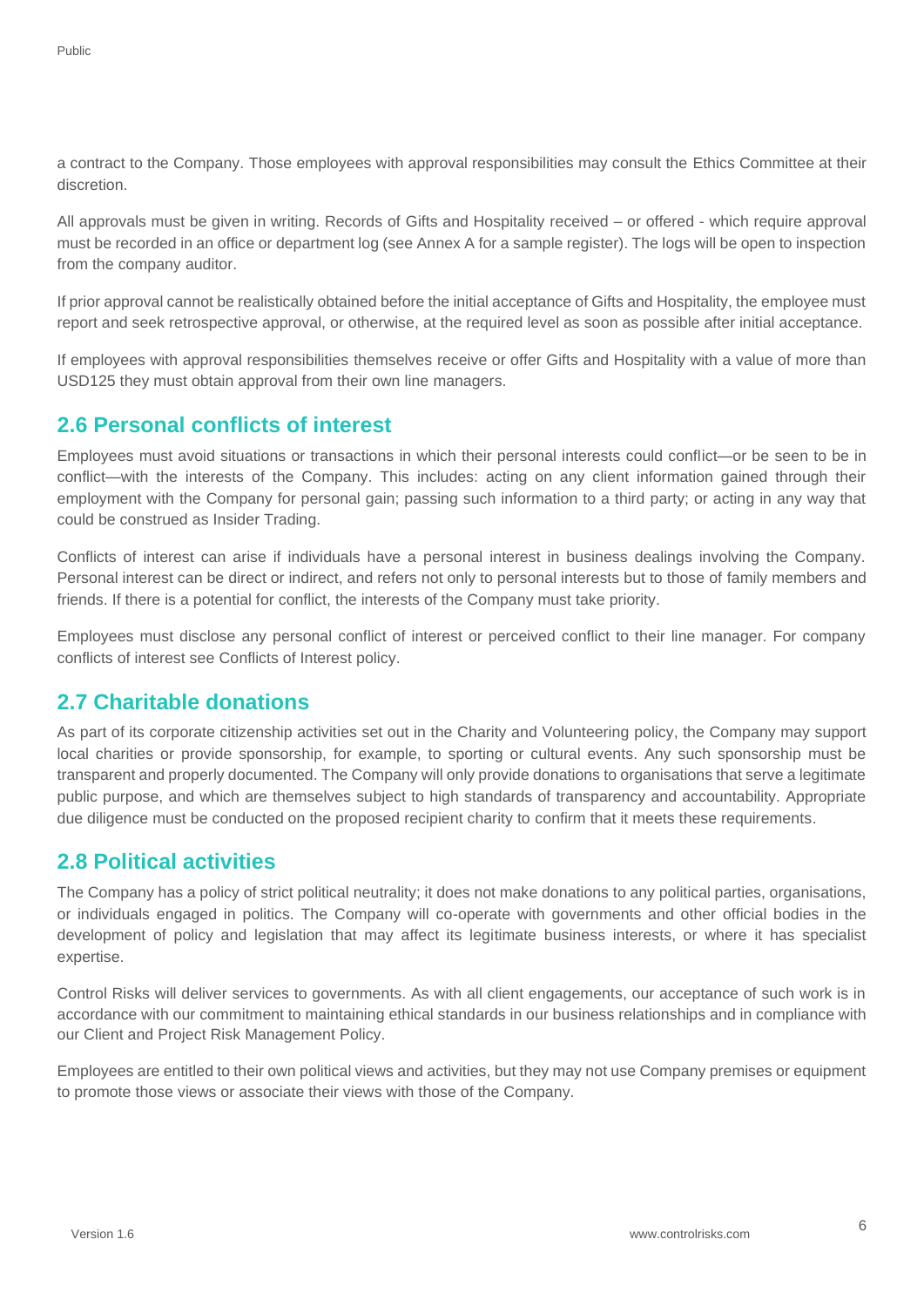#### <span id="page-6-0"></span>**2.9 Business relationships**

The Company expects its business partners to approach issues of bribery and corruption in a manner that is consistent with the principles set out in this policy. This requirement applies to agents, subcontractors, joint venture partners and other business associates. In cases where the Company is unable to ensure these standards, it will reconsider the business relationship.

#### **Agents, representatives and subcontractors**

This policy applies with particular force to commercial agents, representatives and subcontractors. In many reported international corruption cases, agents have passed on part of their commissions as bribes. The Company prohibits such practices.

In order to maintain the highest standards of integrity, employees must ensure that:

- They are fully briefed on the background and reputation for integrity of agents, representatives and subcontractors before hiring them. The Company will conduct due diligence enquiries to review the integrity records of agents, representatives and subcontractors before entering a commercial relationship with them.
- The engagement process is fully documented; and that final approval of the selection of agents, representatives and subcontractors is made by someone other than the person selecting or managing the Company's relationship with them.
- Agents, representatives and subcontractors are fully briefed on the Company's Anti-Bribery and Anti-Corruption policy, and have made a formal commitment in writing to abide by it.
- Fees and commissions agreed will be appropriate and justifiable remuneration for legitimate services rendered.

Once agreements have been signed, the Company will continue to monitor its relationships with agents, representatives and subcontractors to ensure that there are no infringements of its Anti-Bribery and Anti-Corruption policy. Contractual agreements will include appropriate wording making it possible to withdraw from the relationship if agents, representatives or subcontractors fail to abide by this policy.

Procedures for managing relationships with subcontractors are set out in the Subcontractor Management policy and supplement the requirements set out in this policy.

#### **Partnership relationships**

The need for documentation and careful reviews of the Company's partners' integrity records applies equally to the process of setting up and managing joint ventures or other such partnerships (whether a legal partnership or a contractual arrangement). The Company will use its influence to ensure that partners meet high integrity standards. Where the Company has majority control in a partnership arrangement, it will ensure that the partner adopts the concepts and approach to bribery and corruption as set out in this policy.

#### **Suppliers and contractors**

The Company will ensure that the procurement procedure for appointing suppliers and contractors is open, fair and transparent. The selection of suppliers and contractors will be based on an evaluation of professional merit, and not on personal recommendations. Procedures for managing relationships with suppliers and contractors are set out in the Supplier Management policy and supplement the requirements set out in this policy.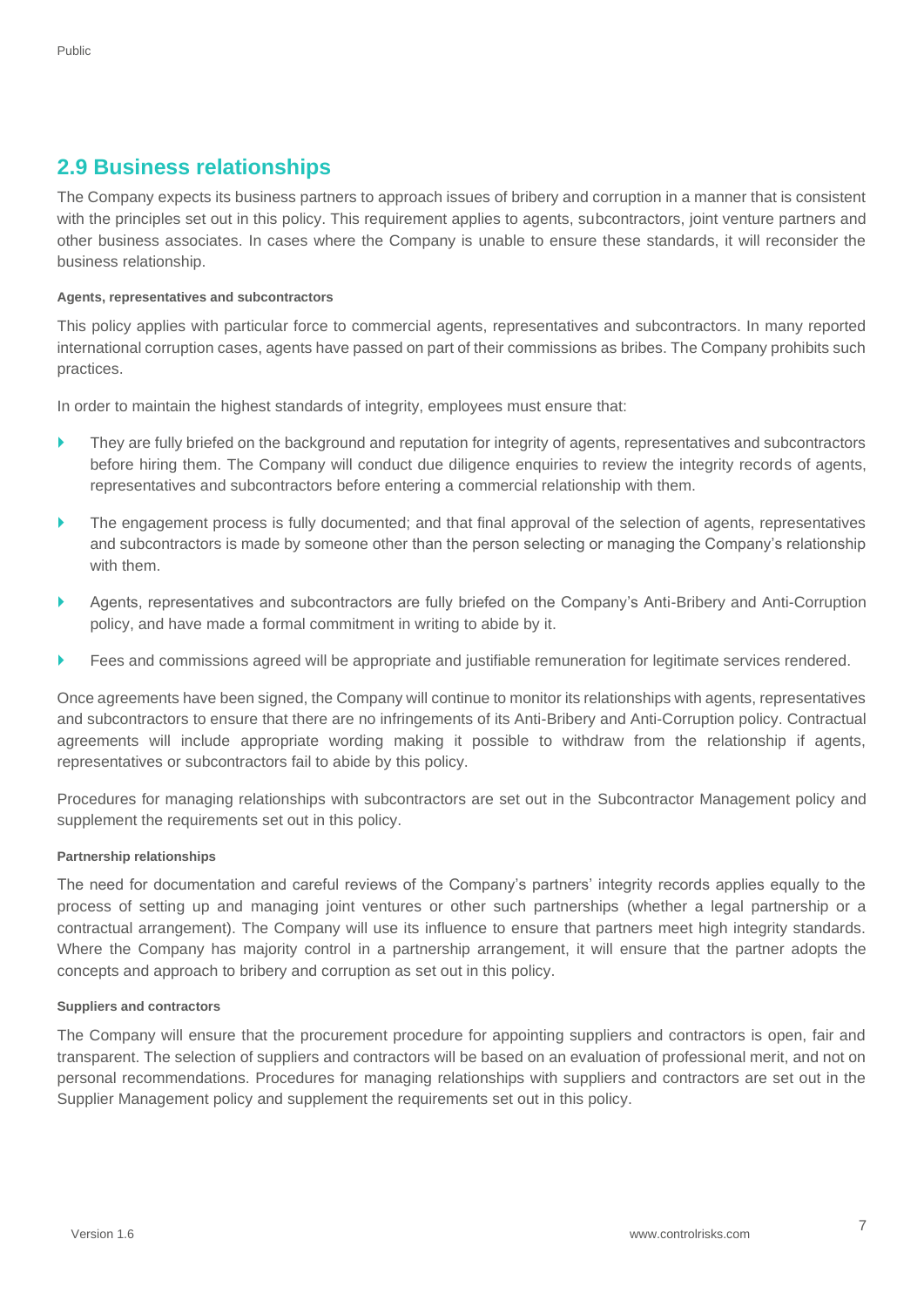The Company will communicate its Anti-Bribery and Anti-Corruption policy to its suppliers and contractors, and it will expect them to abide by the principles set out in the policy when working on the Company's behalf. If those principles are breached, the Company will reserve the right to terminate the contract.

### <span id="page-7-0"></span>**2.10 Client and project risk assessment**

As set out in the Client and Project Risk Management Policy, Control Risks employees must assess, manage and review the full range of risks, including ethical, legal, financial and operational risks to the Company, at every stage in the client project cycle. This includes corruption-related risks: we will not take on any assignment that requires us, the client or a third party to pay bribes. Similarly, once an assignment is under way, the project manager must keep ethical and legal risks under constant review, together with associated mitigation measures.

#### <span id="page-7-1"></span>**2.11 Monitoring**

The Group Risk Director, Group Internal Auditor and/or Group EXCO members will, at regular intervals, make arrangements for audit of compliance with this policy on an office and department basis, and will include the results of such audits in reports to the Audit Committee of the Group Board.

#### <span id="page-7-2"></span>**2.12 Accounts and audits**

Control Risks' policies require employees to keep accurate accounts throughout the Company's operations. In no circumstances will Control Risks' companies keep parallel accounts.

Control Risks' regular auditing procedures will include a review of the local circumstances that may make particular offices or projects vulnerable to corruption, and the defences and strategies that are in place to mitigate such risks. In some countries, demands for facilitation payments are a particular hazard. An assessment of the frequency of such demands, and the strategies to counter them, will be a regular part of the audit review.

## <span id="page-7-3"></span>**2.13 Training**

The Company will make this policy available on the Company's intranet for all employees. An e-learning programme that encompasses the principles and approach to bribery and corruption adopted by the Company will be made available to all employees and each employee will be required to confirm that he/she has undertaken the course within three months of their joining the Company.

Regular training will be made available to all business units in relation to anti-bribery and anti-corruption measures. Similarly, the details of the Company's whistleblowing procedures will be disseminated throughout the Company on a regular basis.

# <span id="page-7-4"></span>**3. AUTHORITY AND RESPONSIBILITY**

## <span id="page-7-5"></span>**3.1 All Control Risks employees**

All Control Risks employees are required to abide by this policy. They should seek advice from their line managers in cases of uncertainty about how to apply it. We take infringements of this policy very seriously. Employees who fail to abide by these principles may face disciplinary action, including dismissal.

Employees should consult their line manager if they suspect that a Company employee or a third party working on the Company's behalf is engaged in bribery, corruption, fraud or any other unacceptable or unethical conduct.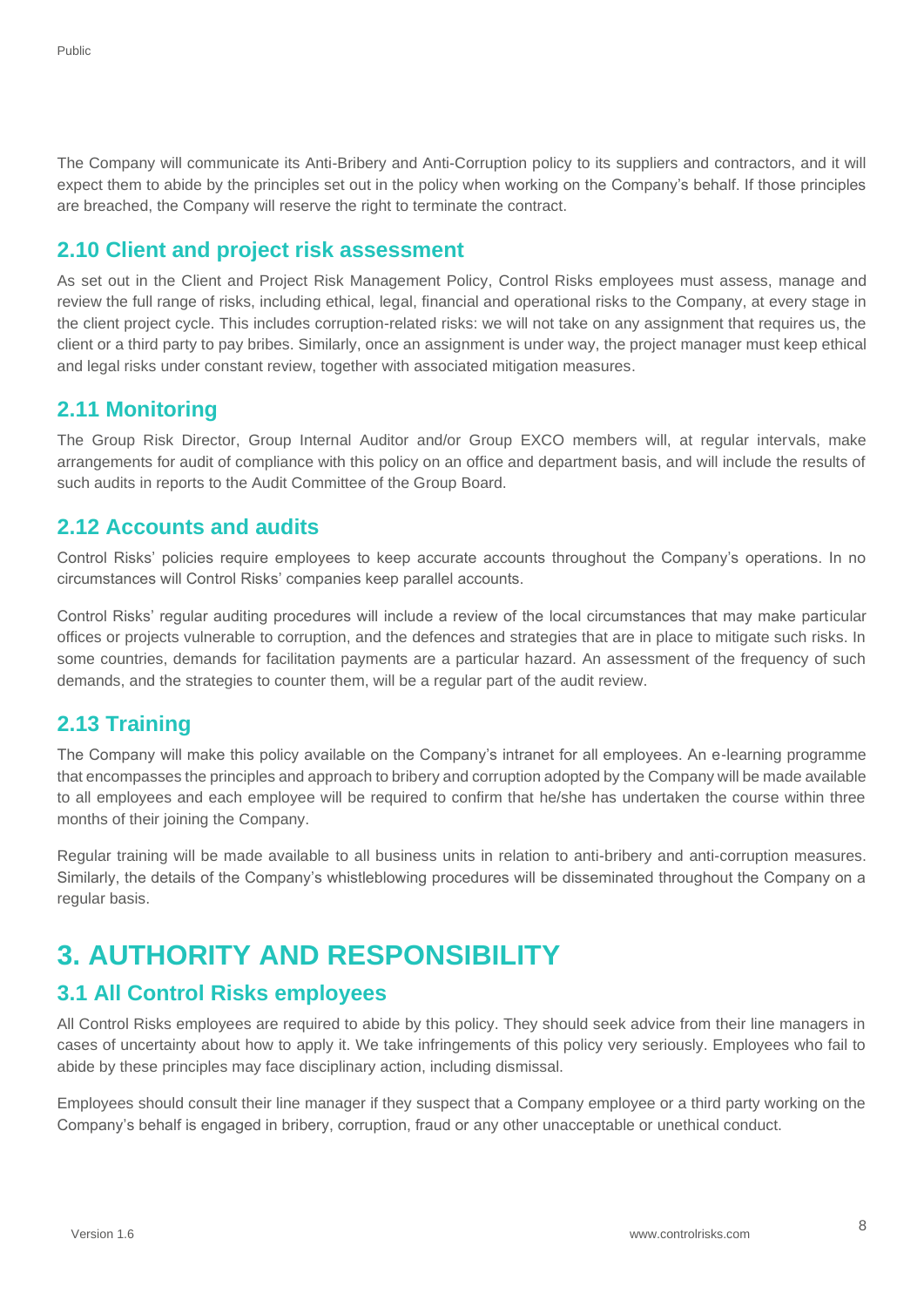If they feel unable to speak to their line manager, they may consult a representative of the Ethics Committee in confidence or alternatively make use of the Control Risks Whistleblower Hotline.

#### <span id="page-8-0"></span>**3.2 Office/Department Heads**

Office/Department Heads are responsible for modelling and applying the principles of this policy in their respective teams.

## <span id="page-8-1"></span>**3.3 Regional CEOs**

Regional CEOs are responsible for ensuring that this policy is adhered to throughout their region.